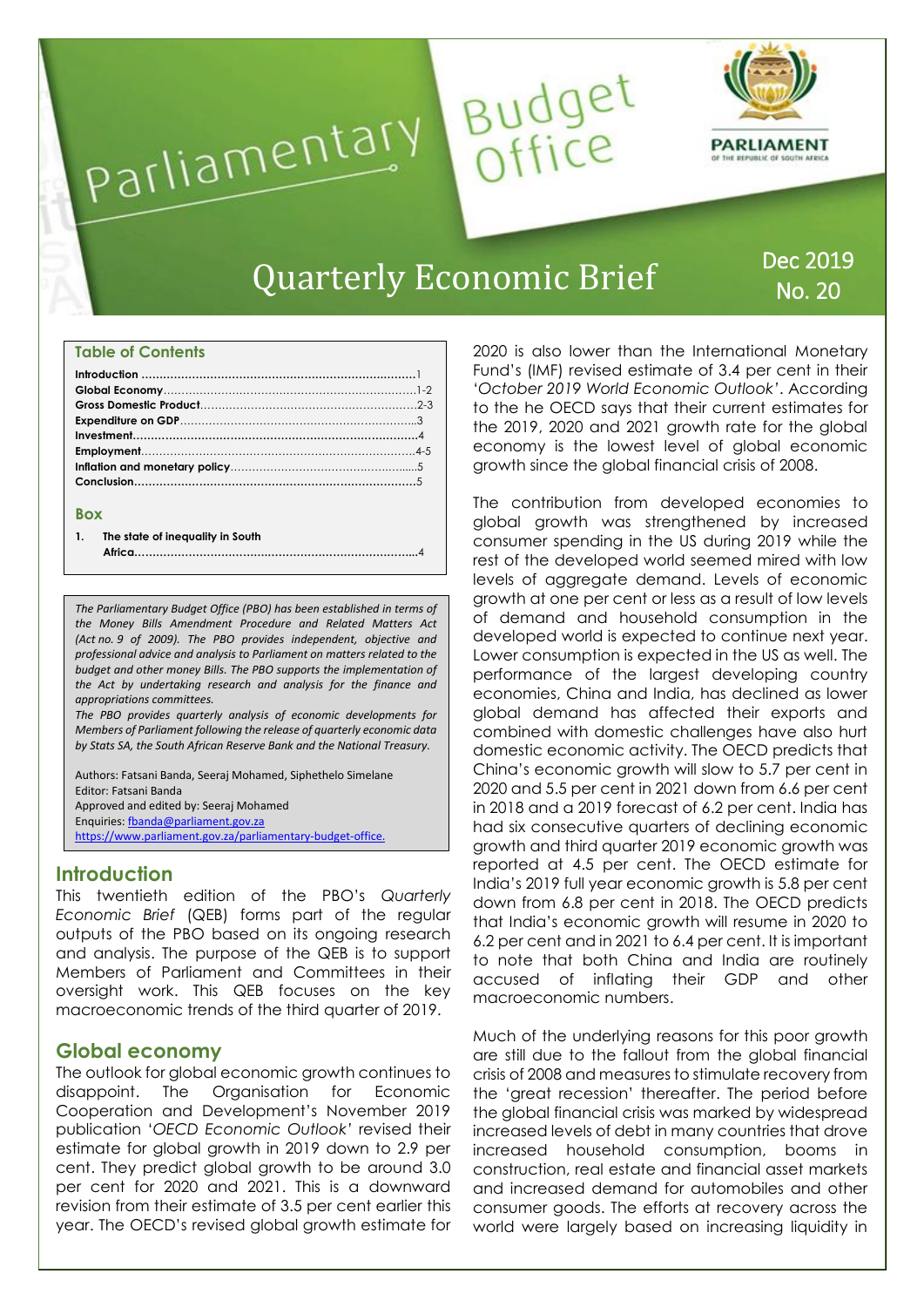financial markets and the use of monetary policy to keep interest rates low and to allow households and businesses to keep borrowing. However, the expected recovery did not occur as the availability of more credit did not lead to the anticipated levels of investment, employment and economic growth around the world.

The continued high levels of debt are now part of the problem causing global demand to decline. There are very high levels of corporate debt in the US, a resurgence of subprime lending to households, high levels of risky automobile loans and a social problem related to the student debt levels. India and China. which have been the engines of global growth over the recent past, are also showing many signs of financial market stress with failures of lenders and shadow banking problems. Both households and corporations in India and China have accumulated high levels of debt and now have to reduce investment and consumption levels to deleverage private debt.

Overall, efforts to address high global levels of private debt contribute to the problems emerging around the world, including declining levels of household consumption and declining demand for automobiles and other consumer goods, lower levels of global investment and trade, declining house prices, and problems in the construction industry. At the same time, the use of tariffs by the United States to reignite their domestic industries and retaliation to these tariffs have contributed to the large downturn in global trade. The seemingly unsystematic manner in which the US is implementing these changes to trade arrangements and the related trade conflicts is causing uncertainty within economies around the world that translate into lower levels of aggregate demand as consumption, investment and trade plans get put on hold or cancelled. The continued uncertainty around Brexit and whether an election in Britain will resolve this uncertainty is also taking a toll on the global economy.

Unfortunately, these private debt and trade problems are made worse because of political and social protests and unrest across the world. This unrest is occurring not only in developing countries, such as Algeria, Argentina, Chile, Bolivia, Iran, Iraq, Hong Kong, Indonesia, Lebanon, Sudan and Zimbabwe, but also in developed countries such as France where the yellow vest protests have continued for more than a year, the Netherlands, Spain and the United Kingdom. The rise in social protests and unrest may in part be caused by the effect of local domestic economic problems in a worsening global economy. However, the growth of inequality around the world and the erosion of public provision leading to unaffordability of housing and basics such as healthcare, has fuelled unhappiness and protests. The impact and fears associated with global warming and environmental concerns should also not be underestimated. Furthermore, the effects of the fourth industrial revolution and fears related to it may also be a factor contributing to the rise in social protests and unrest.

## **Gross domestic product<sup>1</sup>**

With three quarters of macroeconomic data on South Africa's economic position for 2019, one can safely assume that South Africa is no exception to what other countries are experiencing across the globe. Domestic structural issues still persist and have contributed to weak domestic growth, while low levels of global demand, among other factors, have added extra external pressure on the economy.

*Table 1: Quarter-on-quarter percentage change in sectoral performance*

| % change q/q (saar)                                                        | Agriculture | Mining  | Manufacturing | Utilities | Construction | Trade  | "Logistics | <b>WWBusiness services</b> | Government | Personal services | ago    |
|----------------------------------------------------------------------------|-------------|---------|---------------|-----------|--------------|--------|------------|----------------------------|------------|-------------------|--------|
| 2018 - Q1                                                                  | $-33.7$     | $-9.1$  | $-8.4$        | 1.0       | $-2.3$       | $-3.0$ | 1.4        | 1.0                        | 2.1        | 1.2               | 2.7    |
| 2018 - Q2                                                                  | $-42.3$     | 8.1     | 1.4           | 0.7       | 1.5          | $-1.2$ | $-3.8$     | 1.7                        | 0.2        | 0.8               | $-0.5$ |
| 2018 - Q3                                                                  | 13.7        | $-8.9$  | 7.5           | 0.8       | $-1.7$       | 3.4    | 6.8        | 2.1                        | 1.9        | 0.6               | 2.6    |
| 2018 - Q4                                                                  | 7.9         | $-3.8$  | 4.5           | 0.2       | $-0.7$       | $-0.7$ | 7.7        | 2.7                        | $-0.6$     | 1.7               | 1.4    |
| 2019 - Q1                                                                  | $-16.8$     | $-10.8$ | $-8.8$        | $-7.4$    | $-2.0$       | $-3.6$ | $-4.4$     | 1.1                        | 2.4        | 1.1               | 3.1    |
| 2019 - Q2                                                                  | $-4.2$      | 17.4    | 2.1           | 3.2       | $-1.4$       | 3.4    | $-0.3$     | 4.1                        | 3.2        | 0.8               | 3.2    |
| 2019 - Q3                                                                  | $-3.6$      | $-6.1$  | $-3.9$        | $-4.9$    | $-2.7$       | 2.6    | $-5.4$     | 1.6                        | 2.4        | 0.4               | 0.6    |
| *Trade refers to Trade, catering and accommodation                         |             |         |               |           |              |        |            |                            |            |                   |        |
| ** Logistics refers to Transport, storage and communication                |             |         |               |           |              |        |            |                            |            |                   |        |
| *** Business services refers to Finance, real estate and business services |             |         |               |           |              |        |            |                            |            |                   |        |
|                                                                            |             |         |               |           |              |        |            |                            |            |                   |        |

**Source: StatsSA**

The above table shows that South African real gross domestic product (GDP) declined by 0.6 per cent in the third quarter of 2019 after growing by 3.2 per cent in the second quarter. An overview of GDP performance in the last seven quarters shows a period of low but volatile growth. The performance of six of the ten industries declined in the third quarter of 2019. These sectors include mining (-6.1%), logistics (-5.4%), utilities (-4.9%), manufacturing (-3.9%), agriculture (-3.6%) and construction (-2.7%).

A total of three industries - manufacturing, agriculture and logistics - experienced negative growth in the third quarter of 2019. Agriculture and logistics registered a third consecutive decline in value added in the third quarter of 2019 joining construction, which has been in recession from third quarter of 2018, resulting in a smaller value added contribution from the logistics sector to GDP. Lower

-

<sup>1</sup> All quarterly expenditure/growth data is seasonally adjusted and annualised unless otherwise stated

**<sup>2</sup> |** Q u a r t e r l y E c o n o m i c B r i e f - *P a r l i a m e n t a r y B u d g e t O f f i c e*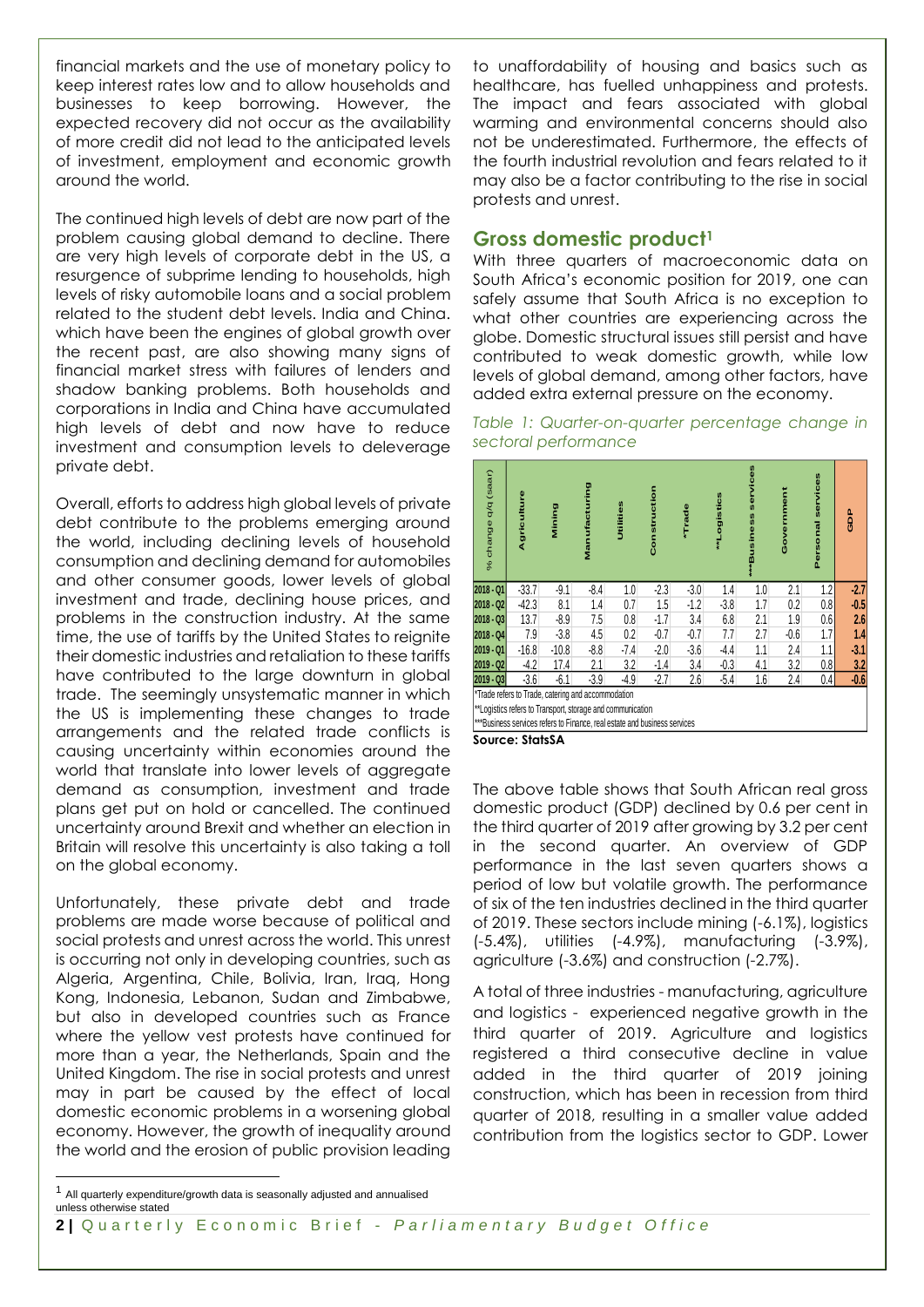aggregate demand appears to have negatively affected the land transport and transport support services subsectors. The manufacturing sector also reported sluggish production of basic iron and steel, non-ferrous metal products, metal products and machinery; and petroleum chemical products, rubber and plastic products divisions.

## *Figure 1: Sector percentage contribution to the third quarter GDP decrease*



**Source: StatsSA**

Positive contributions to third quarter GDP growth were mainly derived from three sectors: trade, government and business services. The value added of trade and government to GDP increased by 2.6 per cent and 2.4 per cent respectively, and both added 0.4 percentage points to third quarter 2019 GDP growth. Government sector growth has been attributed to a rise in employment numbers in provincial governments and higher education institutions, while in the trade industry growth in wholesale, motor trade, and accommodation had contributed to the sectors growth. The business services industry contributed 0.3 percentage points to third quarter GDP growth and 1.6 per cent to growth in terms of value added.

# **Expenditure on GDP**

Expenditure on real gross domestic product (GDP) fell by 0.3 per cent in the third quarter of 2019. South Africa's household and government consumption grew by 0.2 per cent and 1.3 per cent respectively. This decline in GDP follows relatively larger positive growth in the second quarter of 2019, when both household and government consumption each grew by 2.8 per cent. Expenditure on gross fixed capital formation (GFCF) in South Africa grew by 4.5 per cent in the third quarter of 2019. The main contributors to the increase were machinery and equipment, other assets and transport equipment. Large imports of machinery and equipment were reported to have supported the increase in gross fixed capital formation.

There was also a large decline in inventories in the third quarter, amounting to R9.5 billion (a 4.7% change for the third quarter). The drawdown of inventories was reported from manufacturing, trade and mining industries.

Net exports contributed positively to growth in expenditure on GDP in the third quarter of 2019. Exports increased by 3.5 per cent and imports declined by 6.8 per cent due to a decrease in the imports of mineral products.





**Source: StatsSA**

Figure 3 shows the percentage contribution of different expenditure categories to the 0.3 per cent decline in gross domestic expenditure (GDE) in the third quarter of 2019**.** Household consumption contributed 0.1 per cent to total growth in the third quarter. The main contributors to household consumption were food and non-alcoholic beverages and restaurants and hotels. The largest drag on consumption came from low expenditures on clothing, housing, furnishings and recreation. Government consumption and investment contributed 0.3 per cent and 0.9 per cent respectively. Change in inventories was the largest contributor to the decline in GDP having experienced a 4.7 per cent decrease.



### *Figure 3: Sector contribution to negative third quarter GDP*

**Source: StatsSA**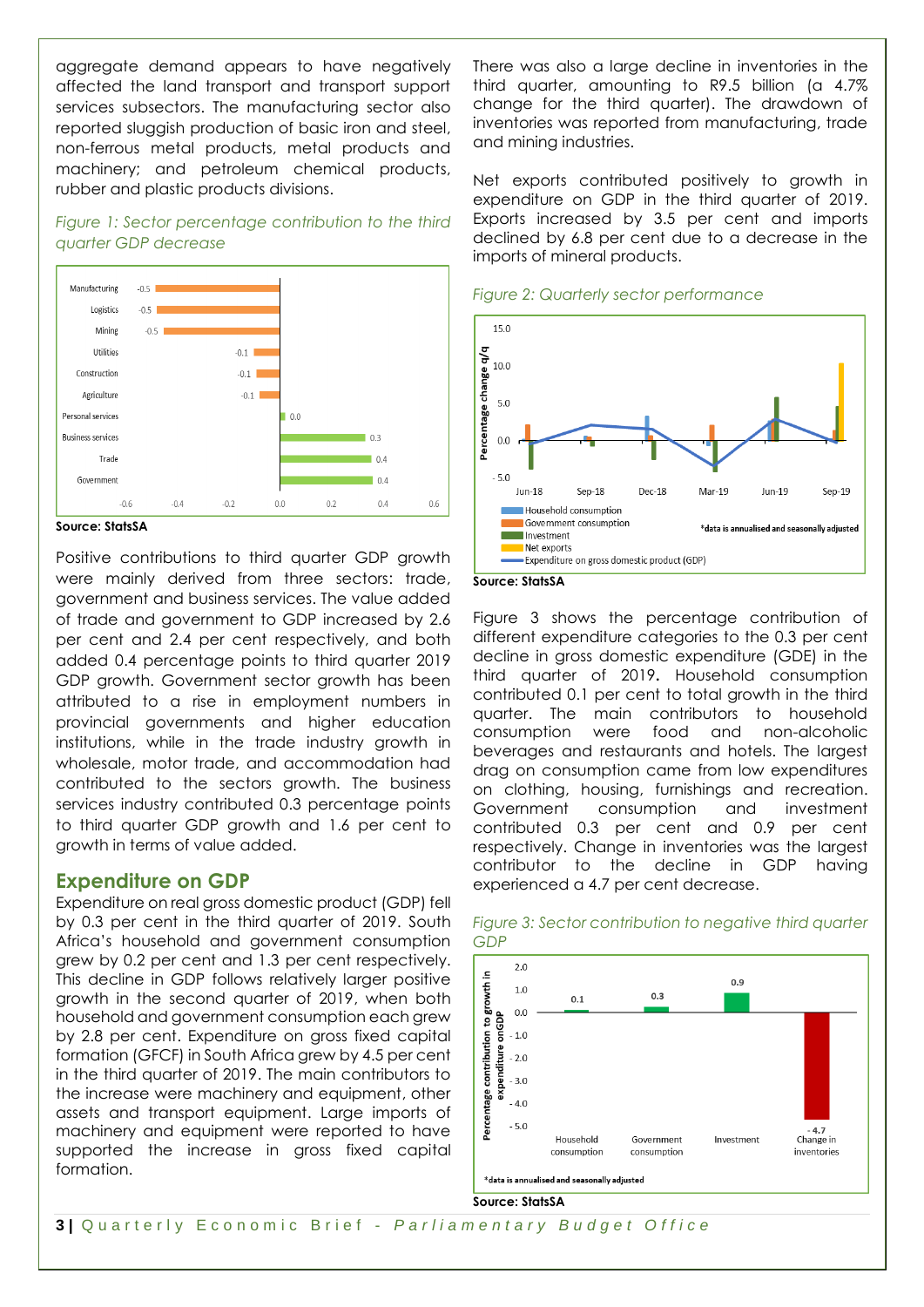## **Investment**

Real gross fixed capital formation (GFCF) increased by 4.5 per cent in the third quarter of 2019 from a 5.8 per cent increase in the second quarter in the same. The 2019 third quarter increase in real GFCF was largely influenced by increased investment in machinery and equipment (i.e. computer equipment), other assets (i.e. computer software) and transport equipment.

*Figure 4: Percentage change in real gross Fixed Capital Formation as per organisation*



#### **Source: StatsSA**

Real GFCF by organisation shows that general government investment has been declining at an increasing rate for the fourth consecutive quarter in a row, starting from the fourth quarter of 2018. General government capital investment recorded a 17.8 per cent decline in the third quarter of 2019, down from a 16.2 per cent decrease in the second quarter.

Non-residential buildings investment has been spiralling downwards over the past five consecutive quarters. Relative to other assets, non-residential buildings registered the largest decline of 18.5 per cent in the third quarter of 2019. after a second quarter decline of 9.4 per cent.

Private business gross fixed capital investment increased by 10.8 per cent in the third quarter of 2019 from a 15.8 per cent increase in the second quarter. The increased investment by private business added 7.4 per cent to real GFCF in the third quarter while the decline in general government investment subtracted 2.9 per cent in the same quarter.

### **Employment**

According to the Quarterly Labour Force Survey, which measures formal and informal employment, the estimated official unemployment rate rose to 29.1 per cent (6.7 million people) in the third quarter of 2019 – a 0.1 percentage point increase from the

#### **TEXTBOX: The state of inequality in South Africa**

Inequality in South Africa has long been recognized as one of the most pernicious problems facing our society. Despite many efforts by government to reduce inequality since the democratic transition in 1994, progress has been limited. South Africa is consistently ranked as one of the most unequal countries in the world. The roots of inequality lie in the history of colonisation and apartheid. The National Development Plan (NDP) prioritises reducing inequality as key objectives. One of the NDP targets is to reduce income inequality (measured by the Gini coefficient) from 0,70 to 0,60 by 2030.

| <b>Population</b>    |      | Gini               |                    |                |       |
|----------------------|------|--------------------|--------------------|----------------|-------|
| Group                | Year | <b>Coefficient</b> | <b>Palma Ratio</b> |                |       |
|                      |      |                    | <b>Bottom 40%</b>  | <b>Top 10%</b> | Ratio |
| <b>Black African</b> | 2006 | 0.54               | 11.4%              | 44.9%          |       |
|                      | 2009 | 0.57               | 10.0%              | 46.8%          | 4.7   |
|                      | 2011 | 0.55               | 10.4%              | 44.9%          | 4.3   |
|                      | 2015 | 0.57               | 9.6%               | 46.2%          | 4.8   |
|                      | 2006 | 0.56               | 9.9%               | 44.2%          | 4.5   |
| Coloured             | 2009 | 0.53               | 10.1%              | 38.7%          | 3.8   |
|                      | 2011 | 0.53               | 10.5%              | 40.3%          | 3.8   |
|                      | 2015 | 0.56               | 9.2%               | 42.2%          | 4.6   |
|                      | 2006 | 0.52               | 11.2%              | 40.6%          | 3.6   |
| Indian               | 2009 | 0.5                | 11.4%              | 38.4%          | 3.4   |
|                      | 2011 | 0.45               | 12.9%              | 32.8%          | 2.5   |
|                      | 2015 | 0.45               | 13.5%              | 32.7%          | 2.4   |
|                      | 2006 | 0.43               | 14.7%              | 31.5%          | 2.1   |
| White                | 2009 | 0.39               | 16.3%              | 28.3%          | 1.7   |
|                      | 2011 | 0.41               | 15.4%              | 30.4%          |       |
|                      | 2015 | 0.41               | 15.4%              | 29.8%          | 1.9   |
|                      | 2006 | 0.67               | 6.6%               | 57.2%          | 8.6   |
| <b>Total</b>         | 2009 | 0.65               | 6.5%               | 53.3%          | 8.1   |
|                      | 2011 | 0.65               | 6.8%               | 53.3%          | 7.9   |
|                      | 2015 | 0.65               | 6.6%               | 52.6%          | 7.6   |

#### *Table: Inequality measures based on per capita expenditure by population group\**

#### **Source: StatsSA "Inequality in South Africa"**

The Gini coefficient ranges from 0 to 1, where 0 indicates perfect equality (all individuals have the same income) and 1 indicates perfect inequality (where one person has all the income and the rest have none). The Palma ratio is defined as the ratio of national income/expenditure shares of the top 10 per cent of the population relative to the bottom 40 per cent.

The table shows inequality within population groups over time. The Gini coefficient based on per capita expenditure was the highest for black Africans compared to the other three population groups since 2009. Meanwhile, coloureds had the highest Gini coefficient in 2006. From 2006 to 2015, the Gini coefficient increased for black Africans while it remained constant for coloureds and decreased for Indians/Asians and whites. The Palma ratio provides the same conclusion as the Gini coefficient, in particular that there is increasing inequality among black Africans.

The coloured population had their lowest Gini levels in 2009 and 2011 at 0,53. In 2006 and 2015, the Gini coefficient for coloureds was at 0,56. In terms of the Indian population, the Gini coefficient has declined from 0.52 in 2006 to 0.45 in 2015, the largest decline in the inequality measure across all population groups. Meanwhile, whites had a Gini coefficient of 0,43 in 2006, 0,39 in 2009, and 0,41 in both 2011 and 2015, a minor decline in generally lower Gini coefficients in comparison to other population groups.

second quarter data. Whilst the number of people employed increased by 0.4 percentage points (62